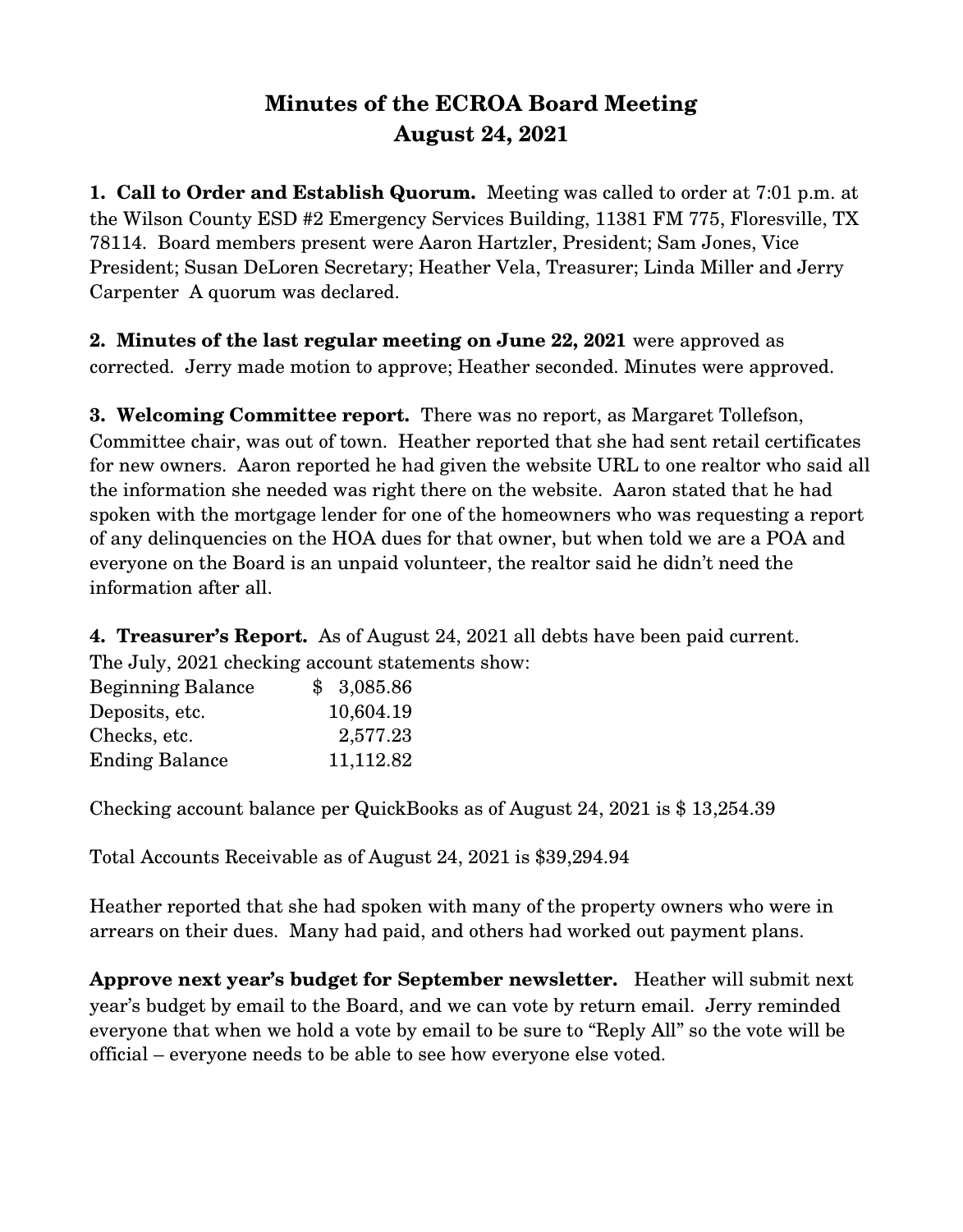**5. ACC Report and Parks Committee Report.** Sam stated that the ACC had received numerous complaints of high grass/overgrown yards. Aaron remarked that we had had more rain this year than in years past, so that was to be expected. What Sam has been telling the complainants is that according to the deed restrictions the only rule the Board could enforce was keeping the 15-foot easement of the lots along the road mowed. Linda mentioned that what she had seen referred to "tall grass," and maybe that's what people were complaining about. Sam replied that the deed restrictions for each section of the area mentioned "tall grass," but that reference was to the easement, presumably for access to the utilities. Unfortunately, any other reference to "tall grass" was such a subjective term it was unenforceable. Does that mean 6 inches, one foot, three feet or something else?

**a.** Lot 218 yard complaint. A homeowner couple was in attendance who had been complaining about their neighbor's grass height, and Sam told them that he had spoken with the neighbor about the tall grass on his easement, which he had subsequently mowed, but Sam had no power to force him to mow the other tall grass on his property. What he could enforce was rubbish piled on the property or trash or abandoned vehicles, but the neighbor did not have any of these. Sam began to speak about a neighbor seven houses down from his property, but at that point the gentleman became angry and began raising his voice and saying he "didn't care about a house seven houses down from mine." Aaron asked the man not to get aggressive, but the man continued to complain that he couldn't even tell where the property line was. Sam then said that some people want their yard to "go natural," so they purposely didn't mow it, and some people had grass three feet tall, but they kept their easements mowed. Sam reiterated that he could enforce the easement restriction, but nothing else about "tall grass" on the property.

The woman then spoke up and asked what about the rats? Apparently she believed that rats were coming from her neighbor's property to hers. Aaron told her rats were all over the area – even he had rats on his property, and he kept all his grass mowed. Aaron further stated that he had spoken with the sheriff regarding this couple's complaints, and he was told that this was a civil matter, that the sheriff could not get involved, and suggested that the neighbors should work out the problems between themselves.

Sam reported that he had spoken with the couple's neighbor several times, that he had always been friendly and polite and responsive. He stated that by not mowing his back yard he was trying to keep his carbon footprint low. Sam said that there were two perspectives here, and that the complainant and the neighbor had not tried to work out their differences and in fact had not spoken to each other at all, so Sam had done what he could by speaking with the neighbor and listening to his explanation.

The complainant then addressed how he felt his property values were being affected, and Aaron replied that this couple had protested their property taxes this year, that they had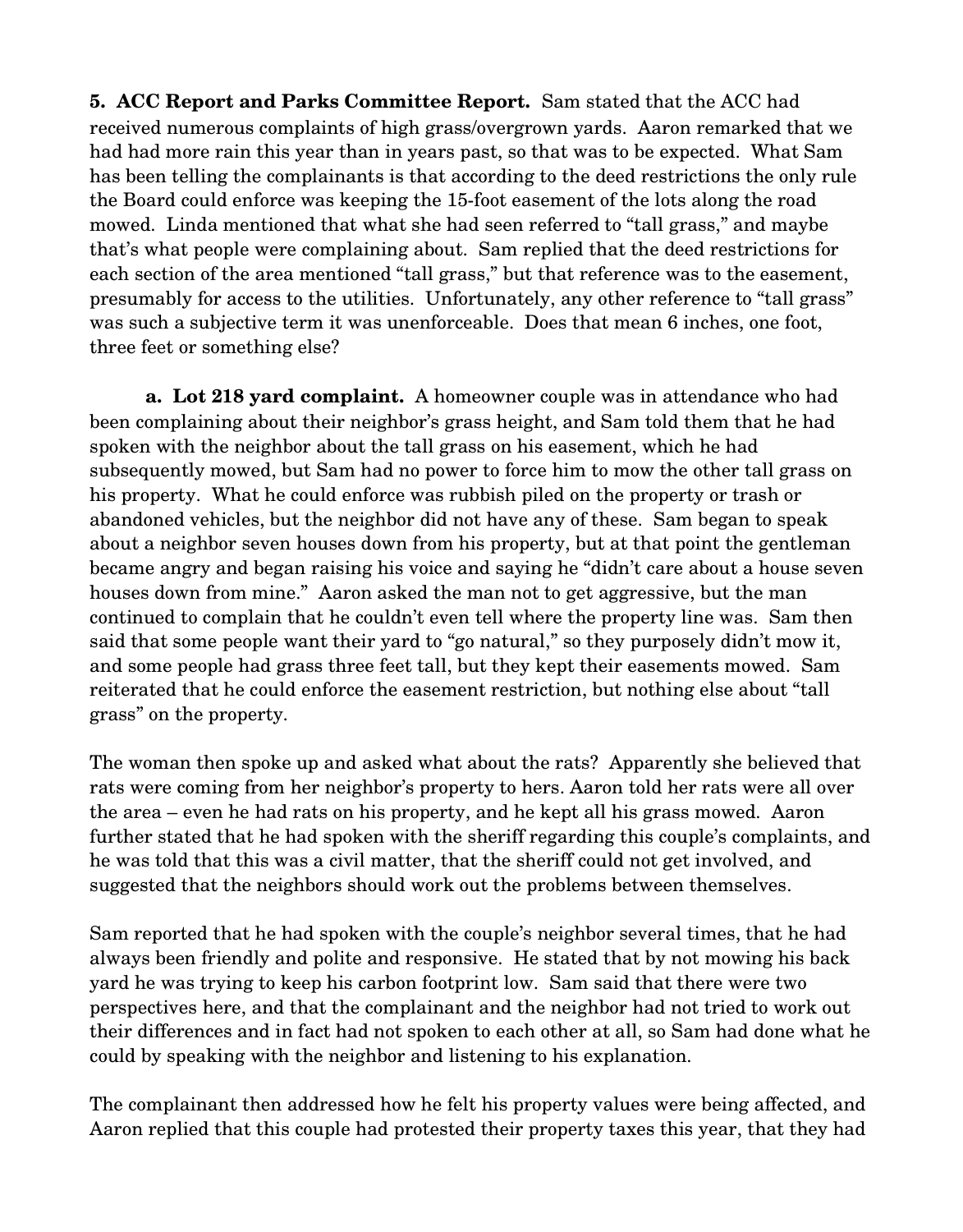won, and that the tax assessor had subsequently lowered the assessed value of their house because of their protest. He went on to state that when they sell their house it will be appraised for a higher value, i.e., the market value. At this point the complainant became enraged and, after loudly complaining again and threatening to call his lawyer and file suit, stalked out of the meeting followed by his wife. Sam followed him outside, in an effort to calm him down, but to no avail, and Aaron called Sam back to the meeting.

When Sam returned, Aaron stated that by looking at the tax assessor's records, this couple's house had appreciated in value every year, and that their neighbor's property had looked the same from the day they had moved in. Sam replied that the part of the deed restrictions that the complainant was referencing was the part relating to "rubbish" on the property, which Sam believed was trash or a large burn pile containing refuse other than yard waste . But there was no rubbish on the neighbor's property; it was just tall grass that the complainant believed was harboring rats and other pests.

Aaron alerted all Board members, because of the complainant's threat to sue us as he left, that if any of us received any correspondence from him, written, emailed, or otherwise, it should be forwarded to the ecrpoa@gmail.com address or mailed to the mailbox so it could be kept for our records. Jerry reminded Board members that if the complainant carried out his threat and actually filed suit, as soon as we were notified, our insurance company should be contacted and apprised of the suit. That way, the insurance company would take over. It would cost the Association \$1000 (the amount of the policy's deductible), but if we turned the matter over to the attorneys, the costs would soon become astronomical. All the Board members indicated they understood.

**b. Rooster complaint update.** Aaron asked if anyone had investigated the complaint regarding the rooster whose crowing awakened neighbors at 4:00 a.m. and then the rooster crowed all day. No one had investigated, because no one knew where the rooster was housed. The Board had no address or description of the property, and even the complaining neighbor did not know where the rooster lived. Susan spoke up and stated she had spoken with the complainant just a few days before, and he had said he "hadn't heard it lately." So apparently the rooster's owner had gotten rid of the bird. Aaron suggested we abandon the issue.

**c. Suggestion to close parks due to cut locks/gate latch being removed.** Sam reported that all parks' locks had been replaced as well as the gate latch, and he considered the matter handled. There had been no further problems so apparently this problem had been a one-off event.

Sam suggested that the Board consider having a subdivision-wide yard sale in the not-too-distant future to be held at the Misty Bend park. The Board members should be thinking about how it could be organized, when it could be held, and how we should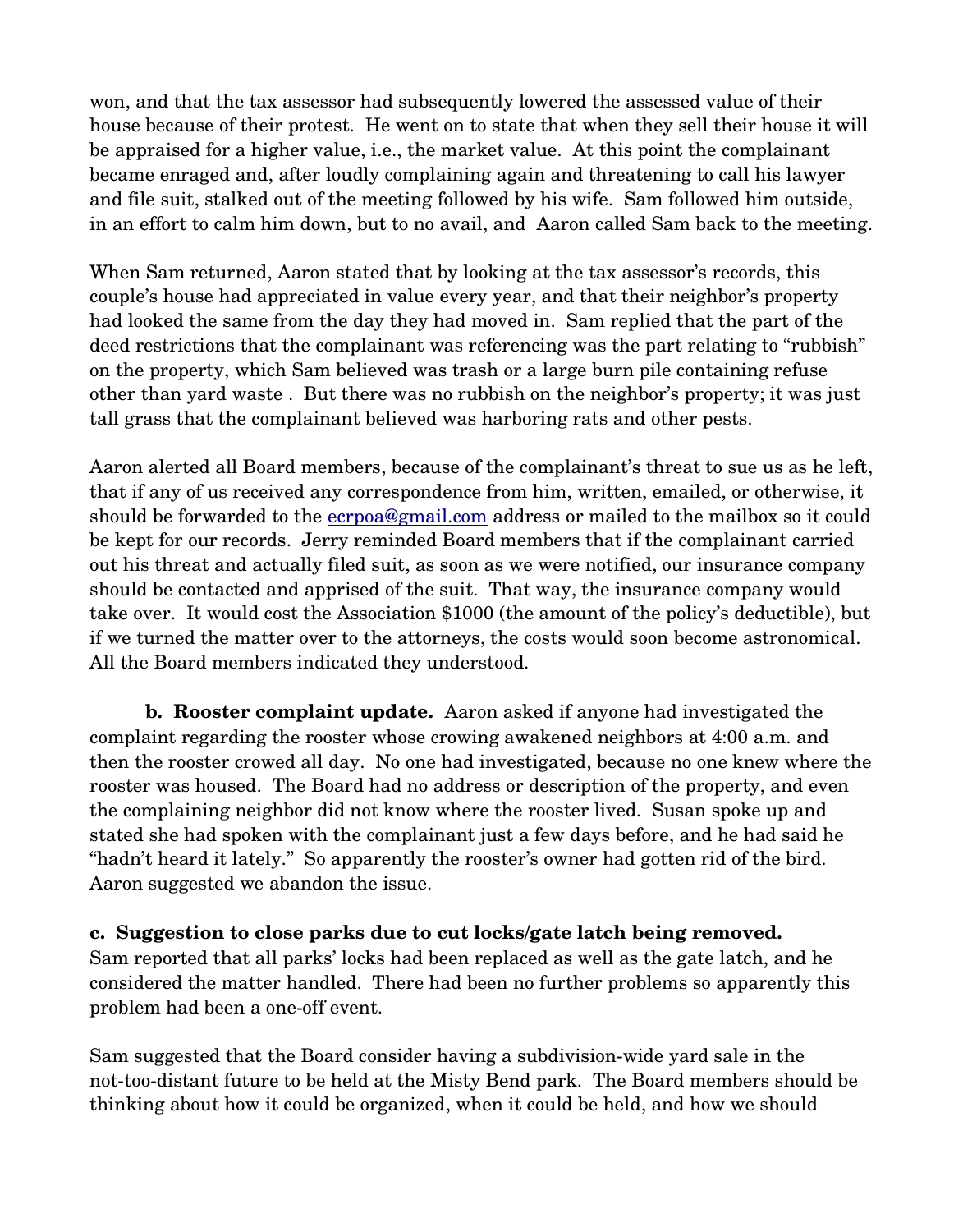publicize it. We could set it up at the next Board meeting. Jerry mentioned that Eagle Creek Estates has a neighborhood yard sale every spring, but they do it a different way. Everyone in the Estates has a yard sale in their own yard on the same day, and customers travel around the neighborhood from yard to yard.

Sam also mentioned that he planned to have the paint and other materials' costs identified to repair the subdivision sign at Hwy. 181 and Eagle Ridge Drive by next meeting. He also said that if any Board members had any tools that could be borrowed to do the work or anyone would like to help paint the sign, to please let him know.

## **6. Old business from previous meeting.**

**a. New bookkeeper.** Jerry asked if we had settled on Heather's company to do our bookkeeping. Susan stated that yes, we had, and suggested that we pay Proline Accounting the same amount we had been paying the previous bookkeeper, \$550/month. Aaron moved that we hire Proline Accounting to do the Association's bookkeeping, and Linda seconded the motion. The vote was unanimous to do so.

## **b. Aqua Customer Advisory Council request/info.** On hold pending legal advice.

**c. Four open BOD spots.** We have at least one and perhaps two nominees for the Board. Susan stated that we need to do something further to recruit more nominees and suggested posting a notice on Next Door explaining the need for enough Board members for a quorum and the consequences if we don't have them, i.e, the requirement to hire a management company and the costs involved in doing so, which will necessitate a sizable increase in dues.

Also, Jerry reminded Sam that he needed to submit a nomination form, as his term expires this October.

**d. Property tax protest.** Heather recently received a letter from the Wilson County tax assessor's office stating that we had missed our date for the office to hear our protest. Aaron called them and told them the dates and times he had called their office asking about the status of our protest, and he was told repeatedly that it was under review. We had never been apprised of a court date when our protest was to have been heard, and Aaron had requested that we be notified by mail. They replied that they had sent us an email, but no email had been received either, neither in the inbox nor the spam folder. Consequently, Aaron was given an opportunity to refile the protest, and he will receive a new date for them to adjudicate the protest. Aaron will email Susan a copy of the letter requesting the protest be reheard so she can put it in the file.

## **7. New Business.**

**a. Nominations' chair.** Heather will act as nominations' chair.